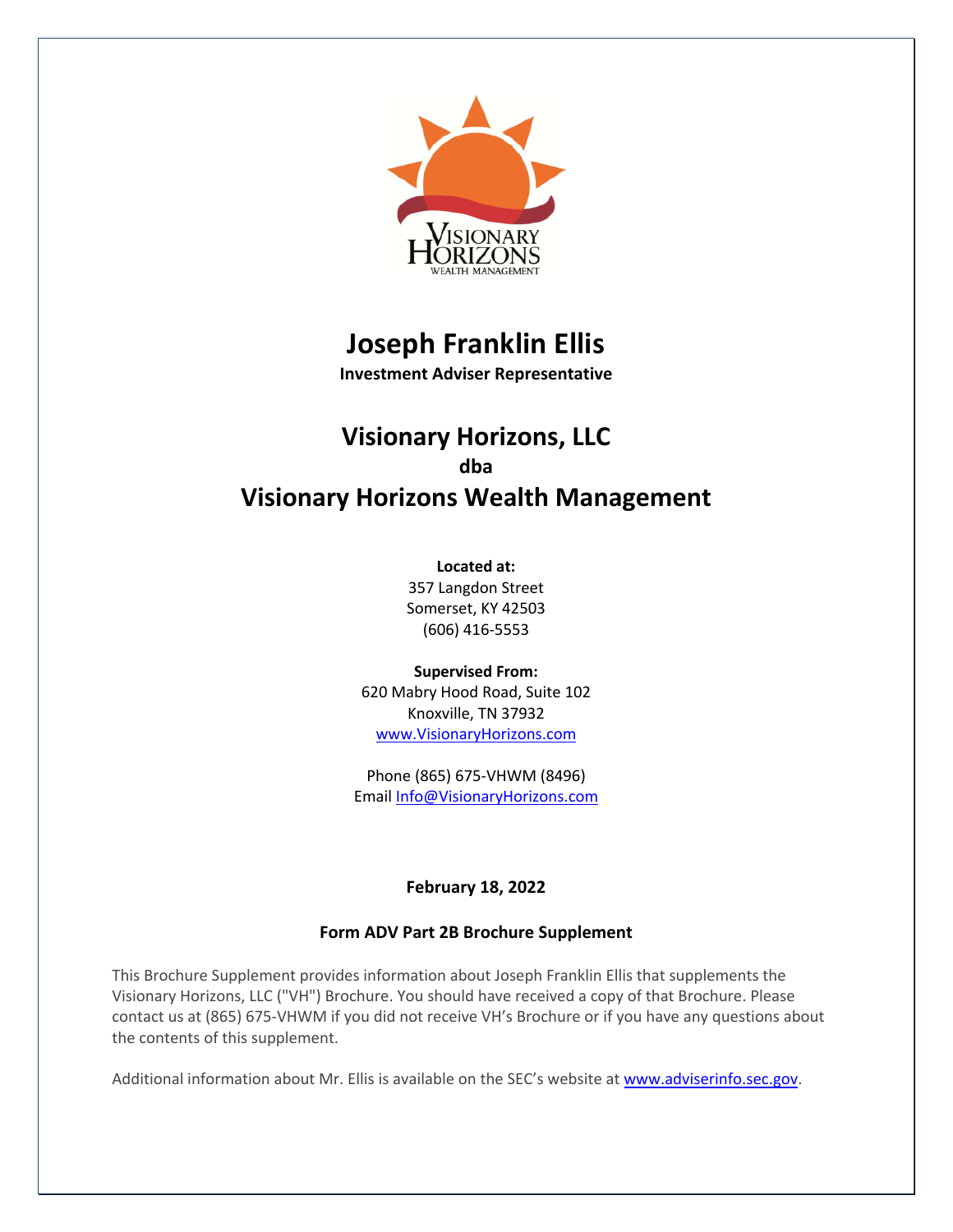Visionary Horizons, LLC Form ADV Part 2B Page 2

#### **Educational Background and Business Experience - Item 2**

**Joseph Franklin Ellis**

Born: 1955

**Education Background**

• General Studies, Somerset Community College

#### **Employment History**

- Investment Adviser Representative, Visionary Horizons, LLC, 12/2013 to Present
- Agent, Future Assurance, Inc., 05/2007 to Present
- Investment Adviser Representative, Merit National Funds Advisor, LLC, 07/2008 to 12/2013
- Management, Wal-Mart, Inc., 04/1986 to 04/2014

# **Disciplinary Information - Item 3**

Mr. Ellis has not been involved in any reportable disciplinary events.

# **Other Business Activities - Item 4**

Mr. Ellis is also a licensed insurance agent and earns commissions for the sale of insurance products. The receipt of dual compensation creates a disclosable conflict of interest. The firm expects that clients to whom it offers advisory services may also be clients for whom Mr. Ellis acts as an insurance agent. Clients are instructed that the fees paid to the firm for advisory services are separate and distinct from the commissions earned for placing the client in insurance products. Clients to whom the firm offers advisory services are informed that they are under no obligation to use the firm's Associated Persons for insurance services and may use the insurance brokerage firm and agent of their choice.

# **Additional Compensation – Item 5**

Apart from the receipt of compensation for the activities listed in Item 4 above, Mr. Ellis does not receive additional compensation or economic benefits from third party sources in connection to his advisory activities.